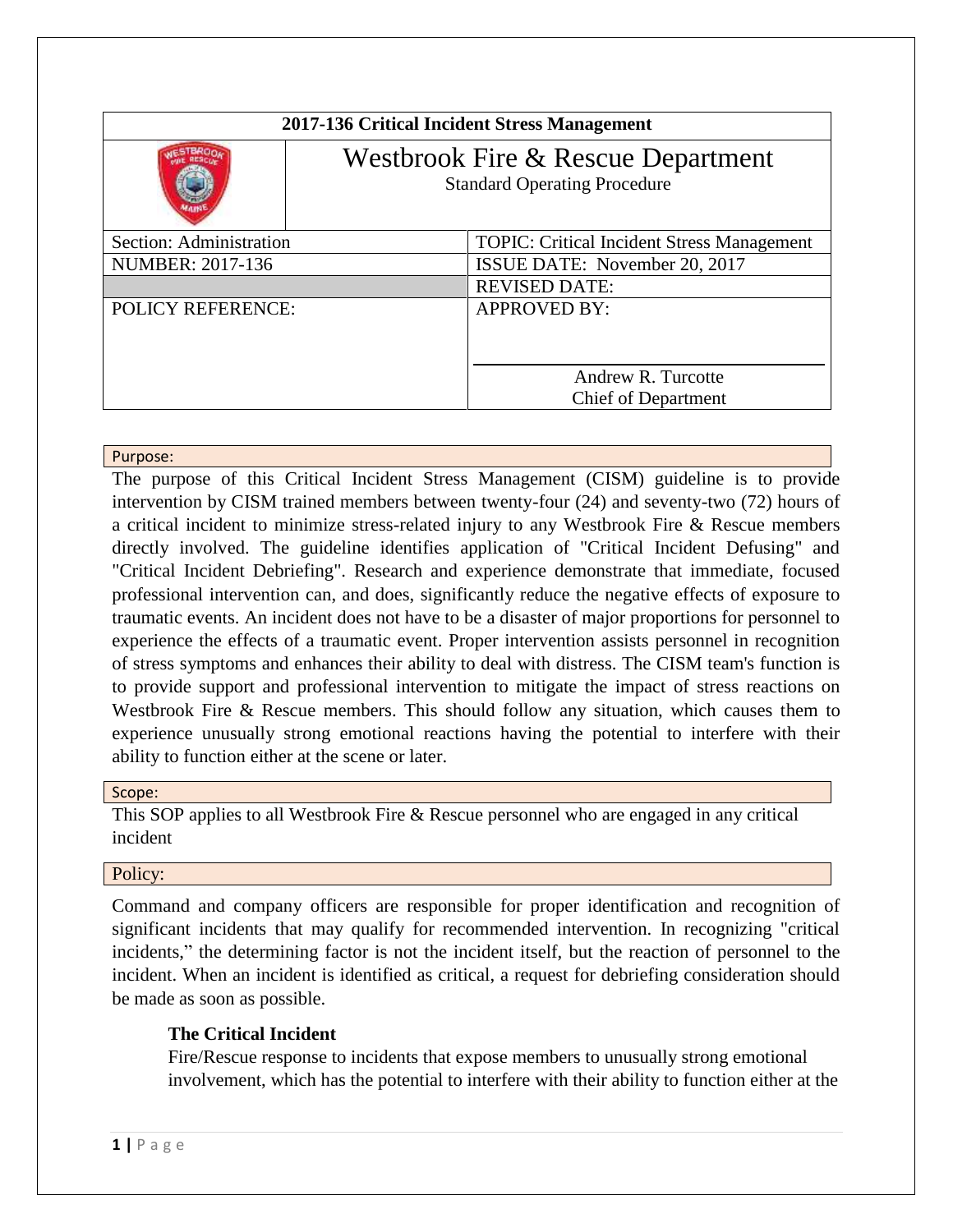scene or later, may qualify for "Critical Incident Defusing" and/or "Critical Incident Debriefing".

The following are examples of incidents that *MAY* be considered for CISM:

- **a.** Serious injury or unexpected death of some fire/rescue member or other Public Safety personnel.
- **b.** Mass casualty incidents.
- **c.** Serious injury or death of a civilian resulting from fire/rescue operations (i.e. auto accident).
- **d.** Death or violence to a child.

The following are examples of incidents that *MAY* need defusing and/or debriefing:

**a.** Loss of life following extraordinary and prolonged expenditure of physical and emotional energy during rescue efforts by fire/rescue members.

- **b.** An incident in which the circumstances were so unusual or the sights and sounds so distressing as to produce a high level of immediate or delayed emotional reaction.
- **c.** Incidents that attract extremely unusual or critical news media coverage.
- **d.** Incidents that are charged with profound emotion.
- **e.** Personal identification with the victim or the circumstances.

# **Recognition for the Potential Incident to Require (CISM)**

Minimizing a member's exposure to physical and visual contact results in fewer stress related problems. Command and company officers should reduce this exposure by limiting physical and visual contact to *ONLY* those members necessary to mitigate the emergency. Company and command officers should be aware of the need to identify/recognize significant incidents that may qualify for defusing/debriefing.

# **Activation of the Debriefing Process**

When an incident is identified as a "Critical Incident" that causes or has the potential to cause an adverse impact of personnel involved, a request for debriefing should be made as soon as possible. Any command officer may initiate the debriefing process. Company Officers whose crew may have experienced a traumatic event may also initiate the debriefing process. Any personnel who recognize the need for activation may contact the Fire Chief or Deputy Fire Chief whichever one is the most available. The Chief Officer will investigate and contact the CISM team if indicated, which will then activate the debriefing process.

*Note: Only personnel directly involved in the incident SHALL be permitted to participate in the CISM process. Participation in the CISM process is STRICTLY voluntary.*

# **Initial Defusing**

Defusing is primarily informational and shall be conducted shortly after the incident. The purpose is to offer support and information, allow venting of reactions, establish a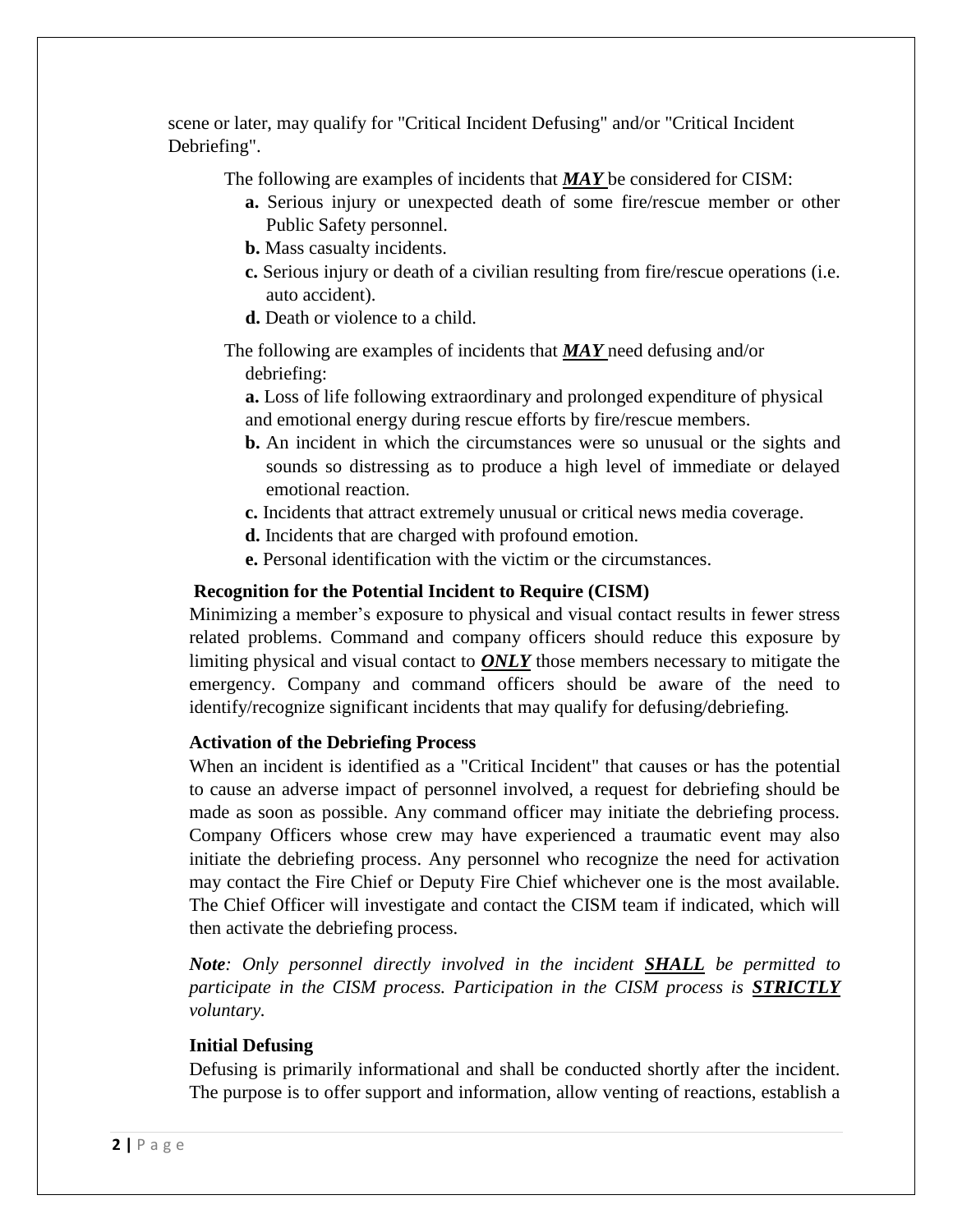need for a formal debriefing, and stabilize members so they can go home or return to service. Defusing shall include an update and status report on the incident and related injuries, as well as a brief review of stress-related symptoms and techniques for stress relief. All affected members who had responded on the call shall attend this session as to ascertain all information necessary to assist in the Stress Management process.

### **Objectives of the defusing**:

- **a.** Allow participants to tell what happened.
- **b.** Allow for freedom of discussion on the "worst part" for participants.
- **c.** Allow for venting of reactions to the incident.
- **d.** Offer information on possible signs and symptoms of stress those participants may or may not experience and information on what they can do about it.

#### **Debriefing**

Critical incident debriefing *is not a critique* of fire/rescue operations or personal performance at the incident. Performance issues will not be discussed during the debriefing. It is a confidential, non-judgmental discussion of the involvement, thoughts, reactions, and feelings resulting from the incident. It serves to mitigate the normal stress impacts resulting from exposure to a critical incident through venting of feelings and education. Several types of debriefings may be conducted depending upon the circumstances of a particular incident. They may be conducted on an individual basis or, more typically, in small groups of not more than twenty members.

#### **1. Formal Debriefing Meetings**:

- **a.** Conducted within seventy-two (72) hours of incident.
- **b.** Confidential, non-evaluative discussion of involvement, thoughts, and feelings resulting from the incident.
- **c.** Discussion of possible stress-related symptoms.

#### **2. Follow-up Debriefing**:

- **a.** Conducted weeks or months after incident.
- **b.** Concerned with delayed or prolonged stress symptoms.
- **c.** May be done informally.
- **3. Individual confidential consultation**: Available at any time, as needed.

#### **4. Objectives of the debriefing**:

**a.** Provide stress education.

- **b.** Provide a mechanism for venting of feelings before they can do harm.
- **c.** Provide reassurance that what participants are experiencing is normal.
- **d.** Forewarn those who have not been impacted that they may be impacted later and inform them of ways to deal with it.
- **e.** Reduce the fallacies of "uniqueness" and "abnormality".
- **f.** Provide positive interaction between groups.
- **g.** Screen those who may not be ready to return to service.
- **h.** Refer those requesting or requiring additional services.